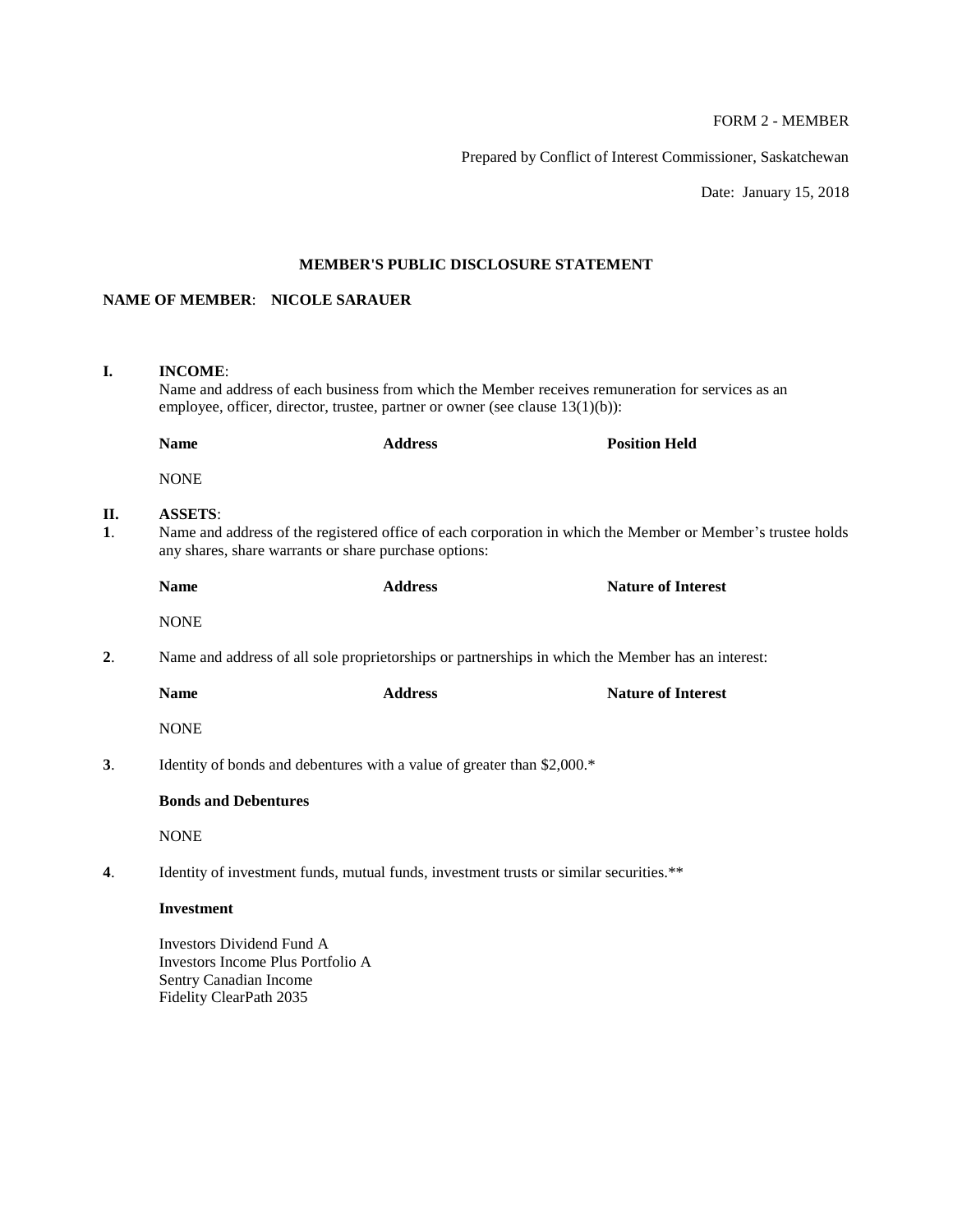**5**. Municipal address or legal description of any real property, inside or outside Saskatchewan, that the Member has any interest in or title or right to:

## **Address or Legal Description Nature of Interest**

Personal Residence **Owner** 

### **III. GOVERNMENT CONTRACTS**

Identity and extent of the Member's participation in any Government contract as defined in Section 15 of *The Members' Conflict of Interest Act*:

**Description of Contract Nature of Interest**

NONE

#### **IV. GIFTS AND BENEFITS**:

Identity and the extent of any gift or personal benefit received by the Member and mentioned in a disclosure statement filed pursuant to subsection 7(3) of *The Members' Conflict of Interest Act*:

| <b>Identity</b>                            | Extent |  |
|--------------------------------------------|--------|--|
| City of Regina: parking permit             | \$100  |  |
| CN: calendar                               | \$20   |  |
| Glen Gardiner: meal (lunch)                | \$25   |  |
| Supreme Basics: chocolate bar              | \$2    |  |
| Habitat for Humanity: go mug               | \$5    |  |
| SMEDCO: Métis sash and framed painting     | \$50   |  |
| Regina Disc Golf Association: candy & disc | \$25   |  |
| Dion Tzerkowski: Roughrider ticket         | \$100  |  |
| Galit Baram: book, "A Pigeon and a Boy" by | \$20   |  |
| Meir Shalev                                |        |  |
| Eden Care: nail file                       | \$2    |  |
| Ducks Unlimited, Canada: chocolates        | \$20   |  |
| STARS Air Ambulance: calendar              | \$5    |  |

### **V. OTHER**

**1**. The identity of any grant or subsidy from the Crown that was received by the Member or any other business listed in paragraph  $II(1)$ \*\*\*.

#### **Identity Extent**

**NONE** 

**2**. Name and address of each corporation, organization or association of which the Member is an officer or director:

**Name Address Position**

NONE